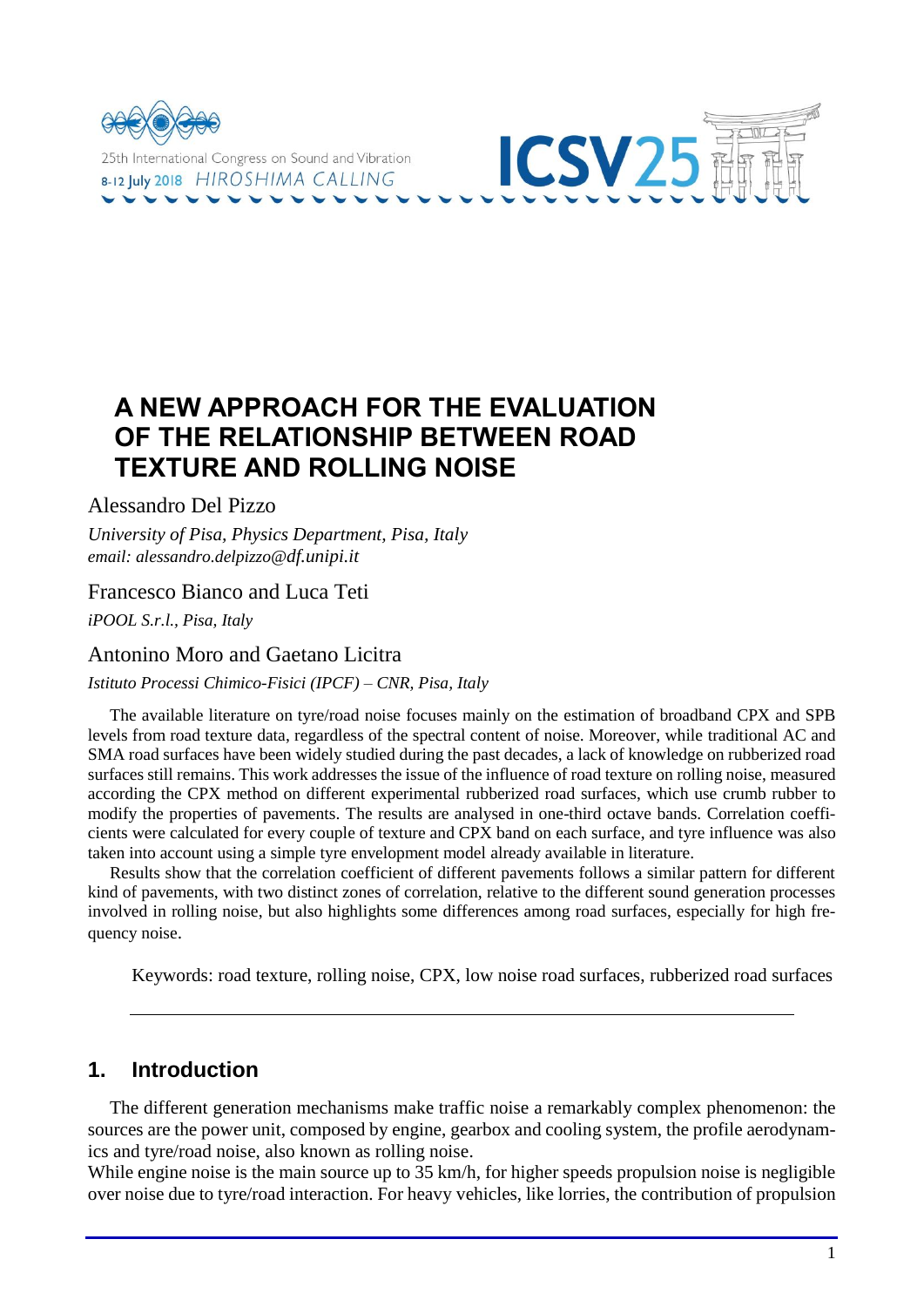noise cannot be neglected even at higher speeds. For speeds higher than 120 km/h, the contribution of aerodynamic noise becomes dominant. Therefore, from 35 km/h to 120 km/h, the main noise source is rolling noise [1].

Tyre/road noise is a mixture of airborne and structure-borne phenomena, and its generation mechanisms can be classified according to the medium in which the generation process occurs [1].

Airborne mechanisms are generally related to noise at frequencies higher than 1 kHz, and are caused by the compression and expansion of the air trapped in the tread of the rolling tyre. These mechanisms are collectively known as air pumping; other airborne processes involve pipe and Helmotz resonances.

Structure-borne mechanisms are tyre vibrations caused by the impact of the tyre against the irregularities of the road surface. Radial vibrations of the tyre belt are caused by irregularities of the surface which deform the tread or by tread elements hitting and leaving the road surface. Tyre vibrations generate mainly low frequency noise. Other structure-borne phenomena not related to vibrations are the stick and slip and stick and snap mechanism. The former is caused by a relative motion of the tyre treads with respect to the road surface, while the latter is present when the grip of the tyre on the road is too strong [1].

In this work, rolling noise was measured with the CPX protocol defined by ISO 11819-2 [2] and using the reference tyre SRTT proposed by ISO/TS 11819-3 [4], therefore, the effects of tyre properties such as rubber type, tread pattern, tyre pressure and diameter will not be investigated, despite their influence on acoustical emission [3]. In this way, any relevant differences between two road surfaces are due to road surface properties, such as road texture, defined by ISO 13473-2 [5] Mean Profile Depth (MPD) defined by ISO 13473-1 [6] was not analysed since it is not suitable for a complete description of rolling noise [3].

ISO 13473-2 [5] defines road texture as the deviation of a pavement surface from a true planar surface, caused by the random nature of the disposition of the surface elements and their superficial roughness.

Macrotexture groups texture with wavelength from 0.5 mm to 50 mm, which is the same order of size as tyre tread elements, while megatexture groups wavelengths that range from 50 mm to 500 mm, that represents the same order of size as the tyre/road interface [1].

Due to the complexity of tyre/road interaction, modelling of rolling noise is mainly based on a phenomenological approach that uses statistical means to predict the characteristics of road texture that may induce a favourable effect on rolling noise. Other approaches, such as FEM and BEM modelling have been successful, although they are mainly based on slick tyres, therefore excluding noise due to tyre tread pattern [7].

Sandberg  $[1]$  highlighted that only the lower range of macrotexture  $(< 5$  mm) and the texture wavelengths between 50 and 80 mm have a significant influence on rolling noise: the former group regulates airborne processes, and texture levels in this range are negatively correlated with high frequency noise, while the latter is positively correlated with low frequency noise, caused by tyre vibrations.

In a similar fashion, ISO 13473-5 [8] proposes texture level of the 63 mm octave band as an indicator of rolling noise, while Losa et al. [3] have developed a model that estimates broadband CPX levels using texture level between 16 and 63 mm, positively correlated with noise emission, and the texture level between 2 and 4 mm band, which is on the contrary negatively correlated with noise.

Recent works [9, 10] have underlined that the evaluation of texture spectrum is not sufficient to determine the acoustic properties of road surfaces, but the asymmetry of the profile also plays an important role. It is important therefore to distinguish between *negative texture*, i.e. a pavement surface characterised by deep valleys, and *positive texture*, dominated by high peaks. Negative texture results in a decrease of rolling noise, while positive texture is more aggressive from an acoustical point of view [10].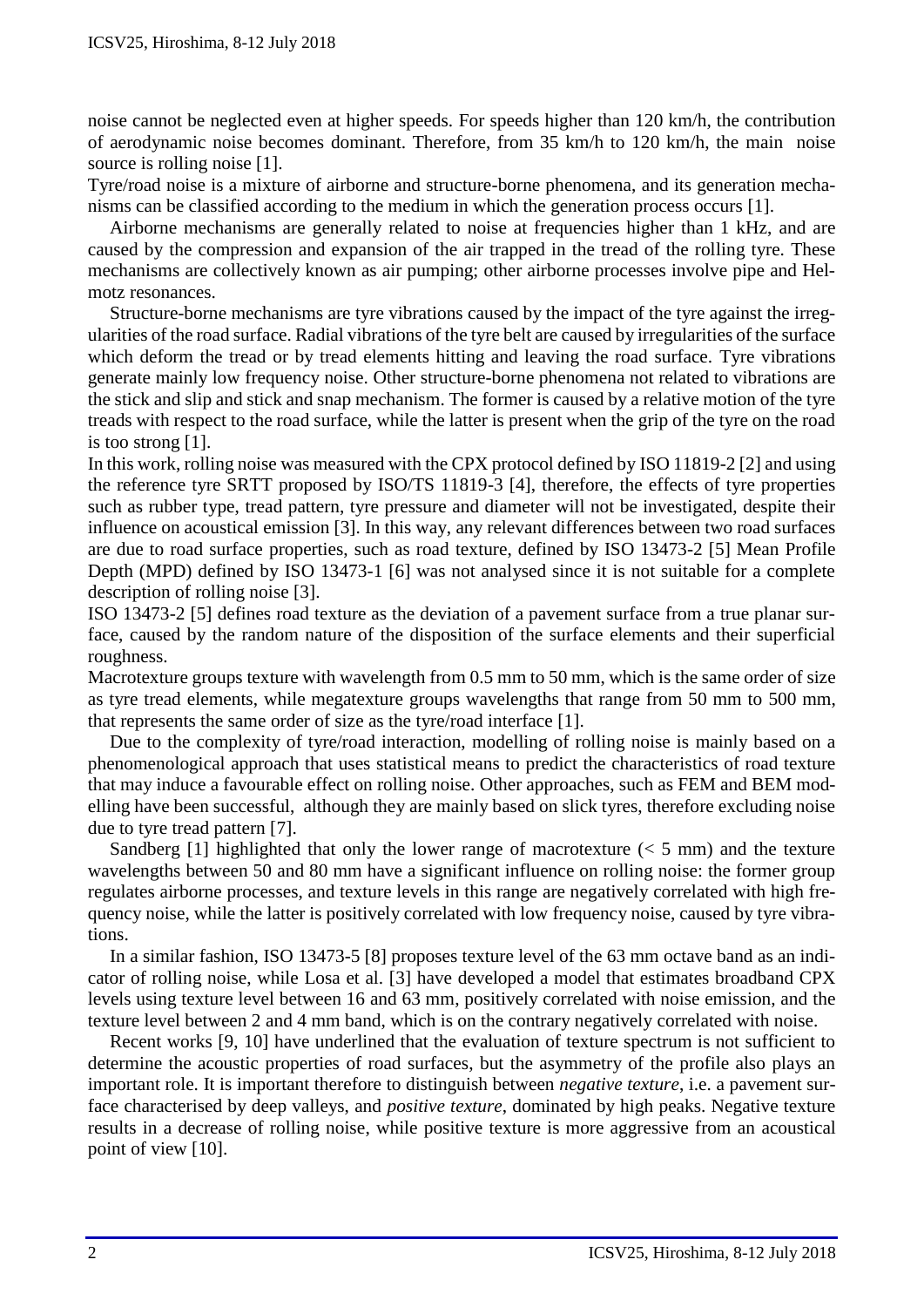In fact, in its presence, tyre local pressure is more evenly distributed, and air is less compressed by the impact of the tyre tread on the road surface. A more even pressure distribution reduces structure-borne mechanisms, while the lower compression of air within the cavities between tyre and road surface leads to a reduction of airborne mechanisms [9]. Different envelopment algorithms can be found in literature, based on empirical considerations, such as von Meier's approach [11], or physical solutions of the tyre/road contact, such as the model proposed by Hamet and Klein [10].

# **2. Methodology of the study and characteristics of the test sites**

In the present work, the acoustical and texture properties of three different rubberized road surfaces were analysed and compared to a traditional road surface. Acoustical properties were measured with the CPX protocol protocol described by Licitra et al [12] and based on ISO 11819-2 [2]. while road texture was measured with a laser triangulation sensor, as described in Section 2.1.

Each test site was divided in segments of length equal to three times a whole tyre circumference. For each site, the mean noise and texture spectra and their standard deviation was calculated, and, as shown in Section 3.1, their analysis can bring about interesting considerations on the relationship between road texture and rolling noise on rubberized surfaces.

Texture spectra were reported in dB, according to the definition reported in ISO 13473-2 [5], where the texture level  $L_{tx}$  is defined as 20 times the decimal logarithm of the RMS value of the profile amplitude *a* over a fixed reference value *a*<sup>0</sup> equal to 10<sup>-6</sup> m:

$$
L_{tx} = 20 \log \frac{a}{a_0} \tag{1}
$$

A second part of the study involves the calculation, for each road surface, of the correlation coefficient between each couple of CPX and enveloped texture one-third-octave bands. Tyre envelopment was calculated using Von Meier's algorithm, which imposes a limitation on the second difference of the profile, which cannot exceed the value  $d^* = 0.54$  mm<sup>-1</sup>, chosen in order to simulate the elastic response of an average tyre [11].

Rubberized road surfaces are built using hot asphalt mixes containing crumb rubber as a modifier, in order to improve the properties of the binder. Licitra et al. [13] reported that rubberized road surfaces constitute an efficient noise reduction method, since broadband traffic noise is  $8 - 10$  dB(A) lower than traditional asphalt concrete pavements.

In the wet process, historically named *Asphalt Rubber* (AR), crumb rubber is blended with liquid asphalt cement (AC) before mixing AC with the aggregate; in general, the percentage of crumb rubber used in this process is roughly equal to 1% of the total weight.

In the dry process, crumb rubber is added to the hot aggregate, usually in the range of 1-3% of the weight of the total mixture before adding the AC [12]

Measurements were performed on four different sites located on the MeBo highway that connects the two South Tyrol cities of Meran and Bolzano, in northern Italy. The first two sites, named DR1 and DR2, are two rubber asphalts mixtures with a common grading curve, manufactured according to the *dry* process with a percentage of crumb rubber (1.4% for DR1 and 1.1% for DR2). AR2 is a rubber asphalt mixture, whose production is based on the *wet* process. The last road pavement analysed, named in this work AC12, is a dense asphalt concrete 0/12, used as reference surface representing a standard Italian pavement. The characteristics of the test sites are summarised in Table 1.

| Road surface and grading |                   | Air voids % | Process      | Length [km] | Paving date     |
|--------------------------|-------------------|-------------|--------------|-------------|-----------------|
| DR1                      | Gap graded 0/12   | 9.93%       | $Dry(1.4\%)$ | 2.6         | $2016$ , July   |
| DR <sub>2</sub>          | Gap graded $0/12$ | 2.93%       | $Dry(1.1\%)$ |             | 2016, September |
| AR <sub>2</sub>          | Gap graded $0/16$ | 10.28%      | Wet          |             | $2015$ , April  |
| AC12                     | DAC 0/12          | 5.17%       | $- -$        | 0.9         | 2015, March     |

Table 1: Road surfaces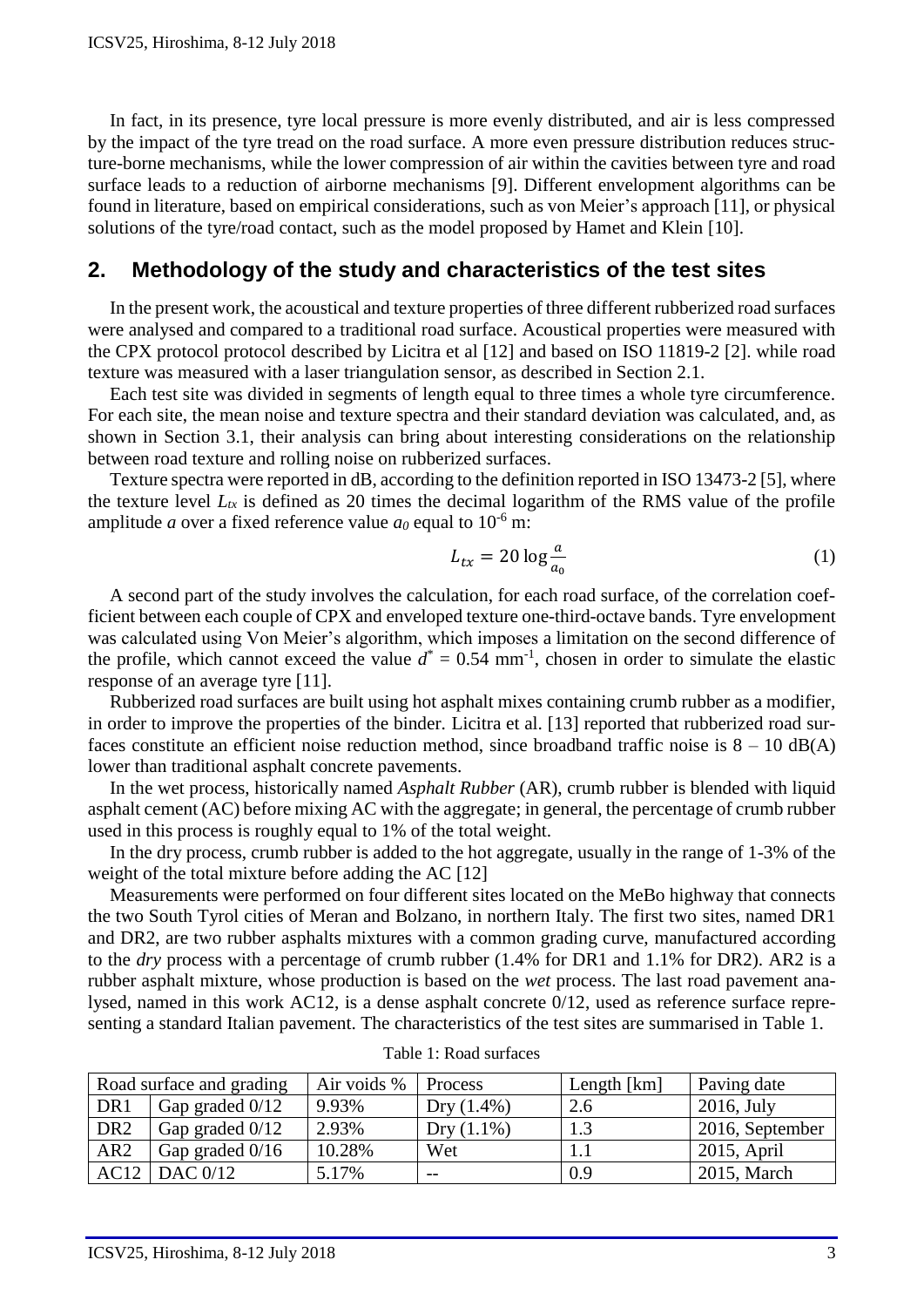#### **2.1 Measurement of rolling noise and road texture**

The tyre adopted for the measurements is the SRTT tyre, reference tyre proposed by the ISO normative. Temperature and hardness normalisations are also performed in accordance with ISO 11819- 2 [2], which reports reference temperature of 20 °C and reference hardness equal to 66 Shore A. Since the roads tested are part of a highway, the reference speed adopted for noise measurements is 100 km/h. Noise measurements are analysed in one-third-octave bands.

Road profile measurements were carried out using a self-built laser triangulation profilometer.

According to ISO 13473-2 [5], which classifies the mobility of profilometers as slow if the maximum speed of measurement is lower than 60 km/h, the device used in this work is as a *contactless* profilometer with a slow mobility, due to the sampling rate of the profile sensor equal to 32 kHz. In fact, in order to obtain a sampling interval of 0.5 mm, it can be calculated that the maximum measuring speed is 57 km/h.

The profilometer combines the output of the laser sensor, a piezoelectric accelerometer that measures the vertical displacement of the laser sensor and a rotary encoder that measures the distance travelled. Road profile measurements and CPX measurements were performed at the same time, thus ensuring the perfect alignment of signals.

The calculation of macrotexture and megatexture levels of the enveloped profile is performed according to the third method described in ISO/TS 13473-4 [14], which suggests performing a Discrete Fourier Transform of the profile signal, followed by a transformation of the narrow band spectrum to a one-third-octave band spectrum. The flowchart of the complete process is represented in Figure 1.



Figure 1: flowchart for road texture spectral analysis

## **3. Results**

#### **3.1 CPX and enveloped texture spectrum**

CPX and enveloped texture spectra are shown in Figure 2. Although rubberized road surfaces present higher texture levels than the reference AC12 surface, their noise levels are generally lower, especially for frequencies higher than 800 Hz, indicating a more efficient suppression of air pumping processes.

The higher mean texture level calculated for AR2 is possibly due to the larger maximum aggregate size, equal to 16 mm, compared with both the DR surfaces and AC12, which have a maximum aggregate size of 12 mm.

Different kind of road pavements seemingly have a different relationship between noise and road texture: the higher texture levels measured on the AR2 surface lead to an increased low frequency structure borne noise and a lower high frequency airborne noise compared to the other road surfaces.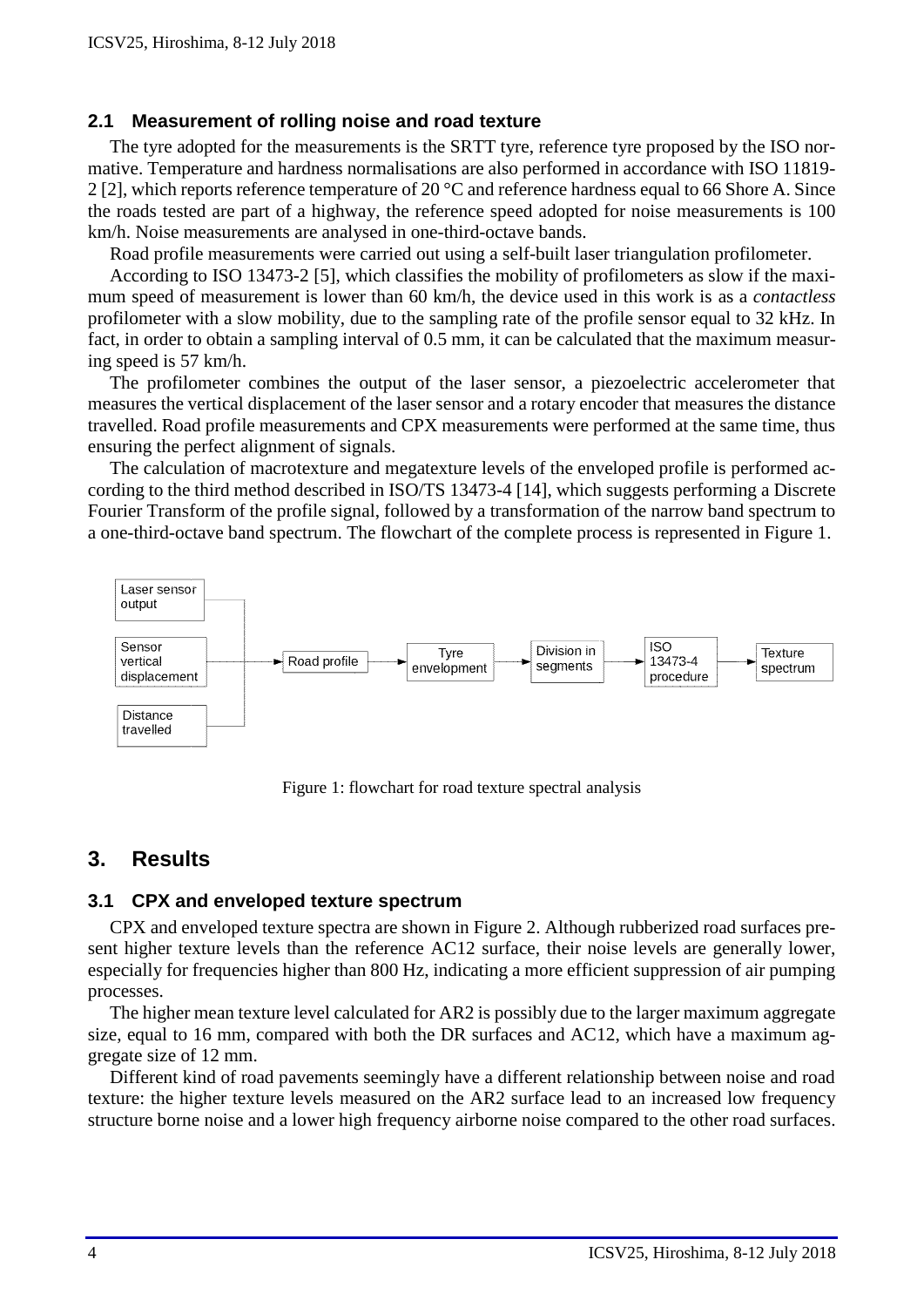The opposite situation is present on the reference surface AC12, which produces lower structureborne noise, but higher airborne noise compared to AR2.

The two DR surfaces show an intermediate behaviour between AR2 and AC12.While the noise differences between AC12, AR2 and DR1/2 can be qualitatively explained by road texture, considering the current literature concerning influence of road texture on rolling noise [1, 3], the same reasoning does not apply for DR1 and DR2.

The lower CPX noise levels recorded at high frequencies on the DR1 surface compared to DR2, despite texture levels of DR2 are slightly higher, show that suppression of air pumping processes depends on road texture only on first approximation.

Since DR1 and DR2 share the same grading curve, the lower airborne noise generated by DR1 could be explained considering the higher air void percentage of DR1 compared to DR2.

As suggested by Losa et al. [15], in fact, the percentage of air voids shows a linear negative relation with CPX levels.



Figure 2: CPX noise levels (left) and enveloped texture levels (right). Error bars are equal to one standard deviation of segment measurements.

It can be concluded that, despite the higher structure-borne noise, rubberized surfaces are more efficient at suppressing airborne noise, which is the main component of rolling noise from 1 kHz onwards.

#### **3.2 Correlation coefficient**

The correlation coefficients for each road surface are shown in Figure 3 Despite the differences, it is quite easy to identify two distinct well correlated zones, similar to the isocorrelation pattern observed by Sandberg [1]. On every road surface, low frequency noise is positively correlated to road texture, while at frequencies higher than 1 kHz noise and road texture show generally a negative correlation, especially at wavelengths shorter than 20 mm.

Despite some differences, possibly due to the different construction processes and other properties whose influence could not be determined in this work, such as percentage of air voids, it is interesting to notice that the positively correlated zone shows a similar behaviour on all the road surfaces tested: the highest positive correlation is found at a wavelength equal to 25 mm, well correlated with noise at 500 Hz, for all the road pavements analysed.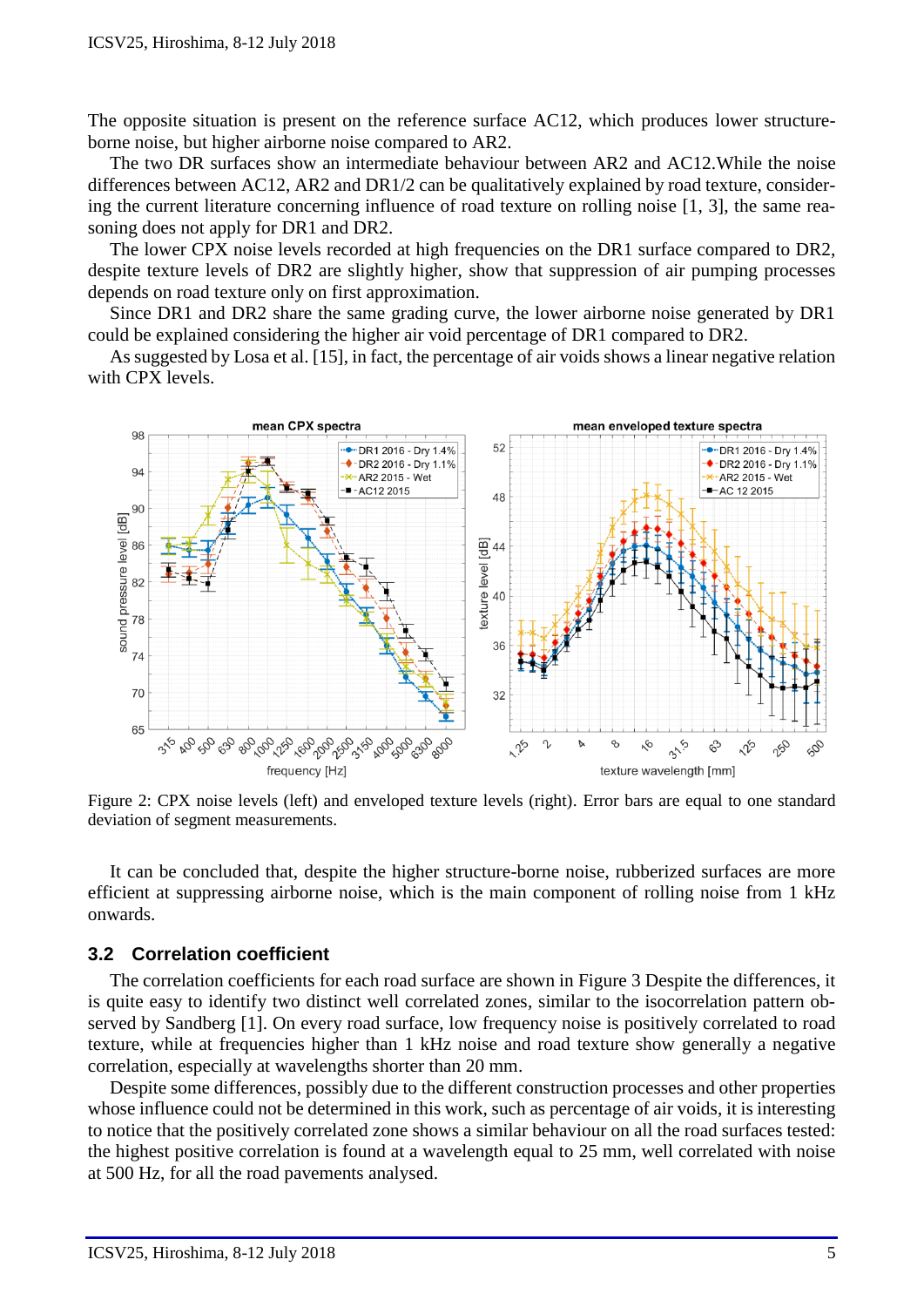The correlation pattern of negatively correlated zones shows more variability with road surfaces: while for AC12 the value of correlation is minimum at a wavelength equal to 1.25 mm and frequency of 8000 Hz, the lowest correlation for AR2 is found at 2.5 mm, for 1250 Hz, although a negative correlation is still evident at higher frequencies. The two DR surfaces also show a different response at high frequencies; in fact, for the DR1 road surface, the best negative correlation (-0.8) is found around 8 mm and 4000 Hz, although the negatively correlated area extends to the adjacent noise bands and to the texture wavelengths from 1.25 to 20 mm. For DR2, instead, the minimum value of the correlation coefficient is equal to -0.72 and is placed at 12.5 mm, for noise at 1600 Hz, although a good negative correlation is present between 1.25 - 25 mm and 2000 Hz one-third-octave bands.



Figure 3: Correlation coefficient between CPX and texture levels one-third-octave bands

These differences in the correlation pattern could result in a preliminary choice to consider only the relationship between low frequency noise, represented by the 500 Hz band and the well-correlated enveloped texture band centred at 25 mm; despite its low relevance on broadband emission, its study could improve knowledge on structure-borne noise emission.

# **4. Conclusions**

In order to evaluate the influence of road texture on rolling noise for rubberized surfaces, measurements of road texture and rolling noise were performed on 4 different road surfaces, namely two *dry* surfaces (DR1 and DR2), one *wet* surface (AR2) and a reference dense asphalt concrete (AC12).

The correlation coefficient of each couple of noise and enveloped texture one-third-octave bands was also calculated, and the isocorrelation curves were analysed for each road surface.

A strong positive correlation was found for all sites at 500 Hz and 25 mm: this could prove meaningful for the development of a global tyre/road noise model, although more research is needed to exclude that the phenomenon is due to tyre rather than road surface properties; moreover, the differences in high-frequency correlation patterns currently prevent the elaboration of a generic model valid for every road surface. However, the similarity of the two *dry* surfaces could indicate the possibility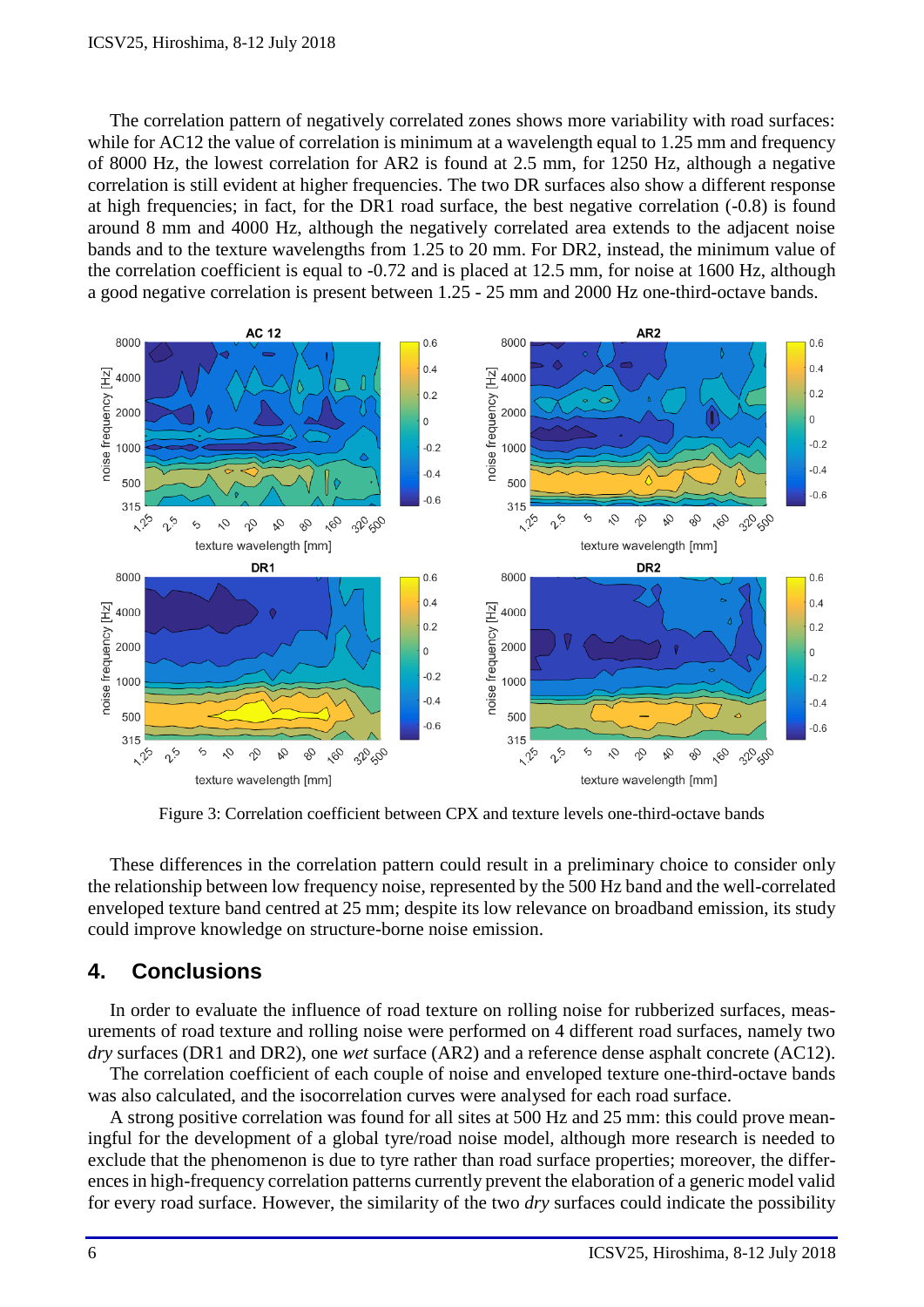of performing cluster analysis on large samples of noise and texture measurements on these road surfaces.

These differences among correlation patterns could also be explained by analysing other parameters, such as air void percentage and grading of the aggregate. A similar model was developed by Losa et al [13], although it has not been tested on rubberized surfaces. Simple road texture measurements cannot evaluate these properties, but more invasive techniques are required, such as road asphalt core sampling.

The higher texture levels of the *wet* road surface resulted connected to higher structure-borne noise and lower airborne noise, while *dry* surfaces show a behaviour that presents intermediate characteristics between the *wet* surface and the reference surface AC12.

More research is required to understand the differences between DR1 and DR2, which interestingly present different correlation patterns at high frequency. This could be due to the different air void percentage, which could in turn be connected to the different percentage of crumb rubber in the aggregate.

Another aspect that requires further investigation is the comparison of the results obtained by the application of a different tyre envelopment algorithm, based on physical approaches like the model proposed by Hamet and Klein [10].

Future steps of research could include Principal Component Analysis, performed to find principal components of texture bands, thus reducing the number of independent variables to correlate with rolling noise and the division of the data sets of each road surface in a training and test set, on which perform modelling of tyre/road noise phenomena.

Finally, from a qualitative point of view, it is possible to conclude that, despite the higher levels of low frequency structure-borne noise recorded, rubberized surfaces are more efficient at suppressing high frequency airborne noise, whose impact on broadband CPX noise is more relevant than the former.

In fact, in order to evaluate acoustic efficiency of rubberized pavements, A-weighting of noise must be taken into account: since the bands from 1 kHz to 5 kHz yield zero or positive correction, their influence on broadband A-weighted noise is greater than the low frequency bands which are present a negative A-weighting correction. This makes the laying of rubberized asphalts a generally positive noise mitigation action.

# **REFERENCES**

- 1 Sandberg, U. and Ejsmont, J. A., *Tyre/road noise reference book*, INFORMEX, Kisa, Sweden (2002).
- 2 ISO 11819-2:2017, Acoustics Measurement of the influence of road surfaces on traffic noise Part 2: The close proximity method, *International Organization for Standardization*, Geneva, Switzerland, (2017).
- 3 Losa, M., Leandri, P. and Bacci, R., Empirical Rolling Noise Prediction Models Based on Pavement Surface Characteristics, *Road Materials and Pavement Design*, **11**:sup1, 487-506, (2010).
- 4 ISO/TS 11819-3:2017, Acoustics Measurement of the influence of road surfaces on traffic noise Part 3: Reference tyres, *International Organization for Standardization*, Geneva, Switzerland, (2017).
- 5 ISO 13473-2:2002, Characterization of pavement texture by use of surface profiles Part 2: Terminology and basic requirements related to pavement texture profile analysis, *International Organization for Standards*, Geneva, Switzerland (2002).
- 6 ISO 13473-1: 1997 Characterization of pavement texture by use of surface profiles Part 1: Determination of mean profile depth, *International Organization for Standards*, Geneva, Switzerland, (1997).
- 7 Zhang, L., Ong, G. P. and Fwa, T. F., Investigating the Effect of Asphalt Pavement Texture on Tire/Road Noise: A Finite Element Method-Boundary Element Method (FEM-BEM) Based Approach. *94th Transportation Research Board Annual Meeting*, Washington, D.C., USA, 11-15 January, (2015).